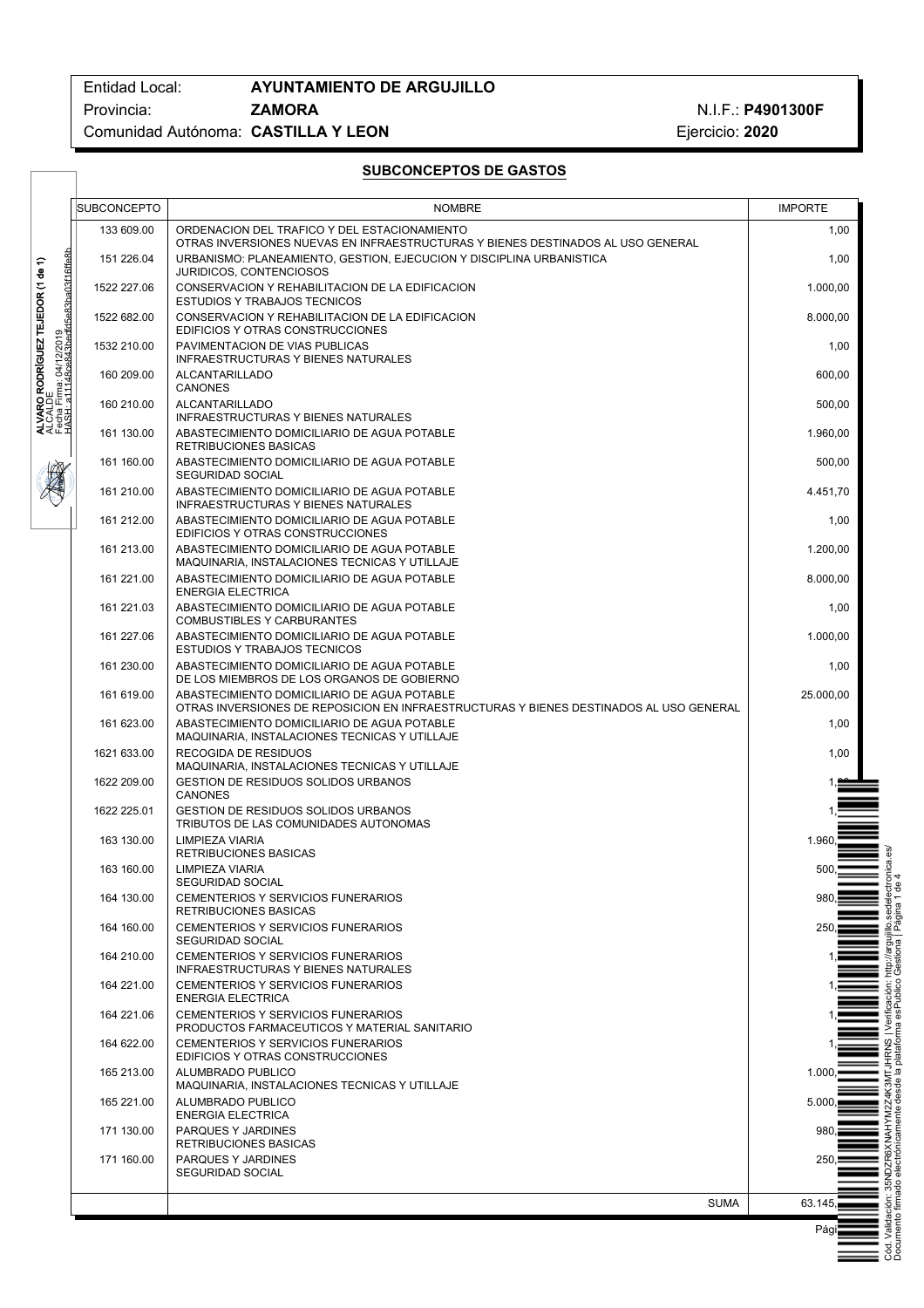| <b>SUBCONCEPTO</b> | <b>NOMBRE</b>                                                                                                               | <b>IMPORTE</b>                                       |
|--------------------|-----------------------------------------------------------------------------------------------------------------------------|------------------------------------------------------|
| 171 210.00         | PARQUES Y JARDINES                                                                                                          | 200,00                                               |
|                    | <b>INFRAESTRUCTURAS Y BIENES NATURALES</b>                                                                                  |                                                      |
|                    | TOTAL AREA 1: 63.345,70                                                                                                     |                                                      |
| 241 131.00         | <b>FOMENTO DEL EMPLEO</b><br><b>LABORAL TEMPORAL</b>                                                                        | 100,00                                               |
| 241 131.01         | <b>FOMENTO DEL EMPLEO</b>                                                                                                   | 100,00                                               |
| 241 131.02         | DESEMPLEO DISCAPACITADO<br><b>FOMENTO DEL EMPLEO</b>                                                                        | 100,00                                               |
|                    | PLAN DE EMPLEO DE LA DIPUTACION                                                                                             |                                                      |
| 241 160.00         | <b>FOMENTO DEL EMPLEO</b><br><b>SEGURIDAD SOCIAL</b>                                                                        | 100,00                                               |
|                    | <b>TOTAL AREA 2: 400.00</b>                                                                                                 |                                                      |
| 312 221.00         | HOSPITALES, SERVICIOS ASISTENCIALES Y CENTROS DE SALUD                                                                      | 1.500,00                                             |
| 312 227.00         | <b>ENERGIA ELECTRICA</b><br>HOSPITALES, SERVICIOS ASISTENCIALES Y CENTROS DE SALUD                                          | 1.500,00                                             |
|                    | LIMPIEZA Y ASEO                                                                                                             |                                                      |
| 323 131.00         | FUNCIONAMIENTO DE CENTROS DOCENTES DE ENSEÑANZA INFANTIL Y PRIMARIA Y EDUCACION ESPECI.<br><b>LABORAL TEMPORAL</b>          | 1,00                                                 |
| 323 212.00         | FUNCIONAMIENTO DE CENTROS DOCENTES DE ENSEÑANZA INFANTIL Y PRIMARIA Y EDUCACION ESPECI.<br>EDIFICIOS Y OTRAS CONSTRUCCIONES | 1,00                                                 |
| 323 221.00         | FUNCIONAMIENTO DE CENTROS DOCENTES DE ENSEÑANZA INFANTIL Y PRIMARIA Y EDUCACION ESPECI.<br>ENERGIA ELECTRICA COLEGIO        | 500,00                                               |
| 323 221.04         | FUNCIONAMIENTO DE CENTROS DOCENTES DE ENSEÑANZA INFANTIL Y PRIMARIA Y EDUCACION ESPECI.<br><b>VESTUARIO</b>                 | 1,00                                                 |
| 323 221.11         | FUNCIONAMIENTO DE CENTROS DOCENTES DE ENSEÑANZA INFANTIL Y PRIMARIA Y EDUCACION ESPECI.                                     | 1,00                                                 |
| 327 221.04         | SUMINISTROS DE REPUESTOS DE MAQUINARIA, UTILLAJE Y ELEMENTOS DE TRANSPORTE<br>FOMENTO DE LA CONVIVENCIA CIUDADANA           | 1,00                                                 |
|                    | <b>VESTUARIO</b>                                                                                                            |                                                      |
| 330 480.00         | ADMINISTRACION GENERAL DE CULTURA<br>A FAMILIAS E INSTITUCIONES SIN FINES DE LUCRO                                          | 350,00                                               |
| 333 221.00         | EQUIPAMIENTOS CULTURALES Y MUSEOS<br><b>ENERGIA ELECTRICA</b>                                                               | 500,00                                               |
| 338 221.00         | FIESTAS POPULARES Y FESTEJOS<br><b>ENERGIA ELECTRICA</b>                                                                    | 500,00                                               |
| 338 226.01         | FIESTAS POPULARES Y FESTEJOS<br>ATENCIONES PROTOCOLARIAS Y REPRESENTATIVAS                                                  | 1,00                                                 |
| 338 226.09         | FIESTAS POPULARES Y FESTEJOS<br>ACTIVIDADES CULTURALES Y DEPORTIVAS                                                         | 42.919,                                              |
| 338 633.00         | FIESTAS POPULARES Y FESTEJOS                                                                                                |                                                      |
| 342 130.00         | MAQUINARIA, INSTALACIONES TECNICAS Y UTILLAJE<br>INSTALACIONES DEPORTIVAS                                                   | 1.960                                                |
|                    | <b>RETRIBUCIONES BASICAS</b>                                                                                                |                                                      |
| 342 131.00         | <b>INSTALACIONES DEPORTIVAS</b><br>LABORAL TEMPORAL PERSONAL PISCINA                                                        |                                                      |
| 342 160.00         | INSTALACIONES DEPORTIVAS                                                                                                    | 500                                                  |
| 342 203.00         | SEGURIDAD SOCIAL PERSONAL PISCINA<br><b>INSTALACIONES DEPORTIVAS</b>                                                        |                                                      |
| 342 210.00         | ARRENDAMIENTOS DE MAQUINARIA, INSTALACIONES Y UTILLAJE<br>INSTALACIONES DEPORTIVAS                                          | 500                                                  |
|                    | INFRAESTRUCTURAS Y BIENES NATURALES                                                                                         |                                                      |
| 342 212.00         | INSTALACIONES DEPORTIVAS<br>EDIFICIOS Y OTRAS CONSTRUCCIONES PISCINA                                                        | 500.                                                 |
| 342 213.00         | INSTALACIONES DEPORTIVAS                                                                                                    |                                                      |
| 342 221.00         | MAQUINARIA, INSTALACIONES TECNICAS Y UTILLAJE<br>INSTALACIONES DEPORTIVAS                                                   | SS<br>1.500.                                         |
|                    | ENERGIA ELECTRICA PISCINA                                                                                                   | ≚질                                                   |
| 342 221.03         | <b>INSTALACIONES DEPORTIVAS</b><br>COMBUSTIBLES Y CARBURANTES                                                               | 100<br>Z4K3M<br>desde l                              |
| 342 221.06         | INSTALACIONES DEPORTIVAS<br>PRODUCTOS FARMACEUTICOS Y MATERIAL SANITARIO PISCINA                                            | 3.000.                                               |
| 342 221.10         | INSTALACIONES DEPORTIVAS                                                                                                    | 100<br>XNAI                                          |
| 342 221.11         | PRODUCTOS DE LIMPIEZA Y ASEO<br>INSTALACIONES DEPORTIVAS                                                                    | 100                                                  |
|                    | SUMINISTROS DE REPUESTOS DE MAQUINARIA, UTILLAJE Y ELEMENTOS DE TRANSPORTE                                                  |                                                      |
|                    | <b>SUMA</b>                                                                                                                 | Cód. Validación: 35<br>Documento firmado<br>119.785. |
|                    |                                                                                                                             | Pági                                                 |
|                    |                                                                                                                             |                                                      |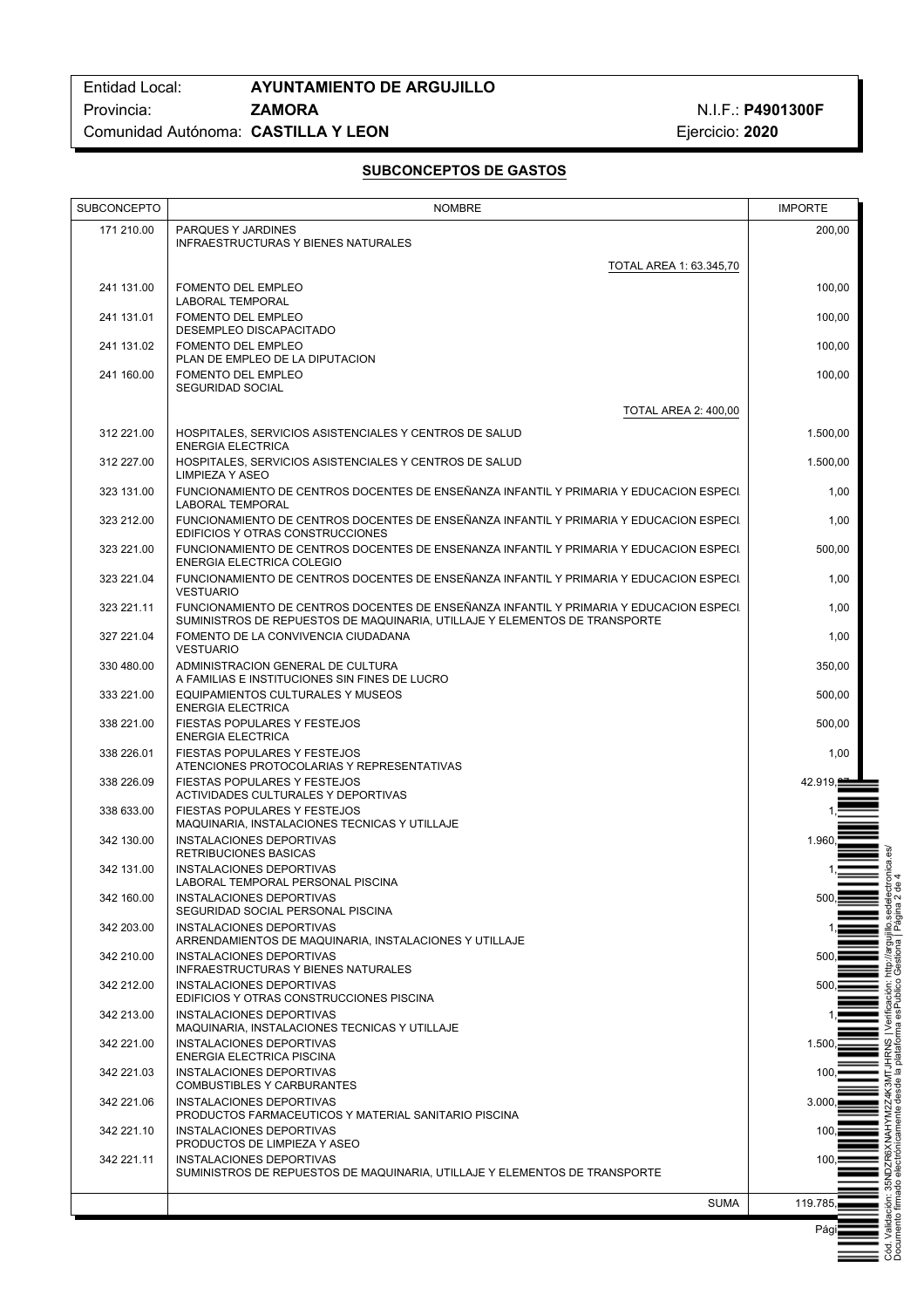Cód. Validación: 35NDZR6XNAHYM2Z4K3MTJHRNS | Verificación: http://argujillo.sedelectronica.es/ Documento firmado electrónicamente desde la plataforma esPublico Gestiona | Página 3 de 4

| 342 225.01<br>INSTALACIONES DEPORTIVAS<br>TRIBUTOS DE LAS COMUNIDADES AUTONOMAS<br>342 227.06<br>INSTALACIONES DEPORTIVAS<br><b>ESTUDIOS Y TRABAJOS TECNICOS</b><br><b>INSTALACIONES DEPORTIVAS</b><br>342 633.00<br>MAQUINARIA, INSTALACIONES TECNICAS Y UTILLAJE<br><b>TOTAL AREA 3: 56.190,87</b><br>412 210.00<br>MEJORAS DE LAS ESTRUCTURAS AGROPECUARIAS Y DE LOS SISTEMAS PRODUCTIVOS<br><b>INFRAESTRUCTURAS Y BIENES NATURALES</b><br>412 692.00<br>MEJORAS DE LAS ESTRUCTURAS AGROPECUARIAS Y DE LOS SISTEMAS PRODUCTIVOS<br><b>INVERSION EN INFRAESTRUCTURAS</b><br>414 226.99<br><b>DESARROLLO RURAL</b><br>OTROS GASTOS DIVERSOS<br>419 224.00<br>OTRAS ACTUACIONES EN AGRICULTURA, GANADERIA Y PESCA<br>PRIMAS DE SEGUROS<br><b>CAMINOS VECINALES</b><br>454 210.00<br>INFRAESTRUCTURAS Y BIENES NATURALES | 50,00<br>100,00<br>1,00<br>1.500,00<br>1,00<br>1,00<br>400,00<br>1.000,00<br>200,00<br>1,00 |
|-------------------------------------------------------------------------------------------------------------------------------------------------------------------------------------------------------------------------------------------------------------------------------------------------------------------------------------------------------------------------------------------------------------------------------------------------------------------------------------------------------------------------------------------------------------------------------------------------------------------------------------------------------------------------------------------------------------------------------------------------------------------------------------------------------------------------|---------------------------------------------------------------------------------------------|
|                                                                                                                                                                                                                                                                                                                                                                                                                                                                                                                                                                                                                                                                                                                                                                                                                         |                                                                                             |
|                                                                                                                                                                                                                                                                                                                                                                                                                                                                                                                                                                                                                                                                                                                                                                                                                         |                                                                                             |
|                                                                                                                                                                                                                                                                                                                                                                                                                                                                                                                                                                                                                                                                                                                                                                                                                         |                                                                                             |
|                                                                                                                                                                                                                                                                                                                                                                                                                                                                                                                                                                                                                                                                                                                                                                                                                         |                                                                                             |
|                                                                                                                                                                                                                                                                                                                                                                                                                                                                                                                                                                                                                                                                                                                                                                                                                         |                                                                                             |
|                                                                                                                                                                                                                                                                                                                                                                                                                                                                                                                                                                                                                                                                                                                                                                                                                         |                                                                                             |
|                                                                                                                                                                                                                                                                                                                                                                                                                                                                                                                                                                                                                                                                                                                                                                                                                         |                                                                                             |
|                                                                                                                                                                                                                                                                                                                                                                                                                                                                                                                                                                                                                                                                                                                                                                                                                         |                                                                                             |
|                                                                                                                                                                                                                                                                                                                                                                                                                                                                                                                                                                                                                                                                                                                                                                                                                         |                                                                                             |
| 454 221.03<br><b>CAMINOS VECINALES</b><br><b>COMBUSTIBLES Y CARBURANTES</b>                                                                                                                                                                                                                                                                                                                                                                                                                                                                                                                                                                                                                                                                                                                                             |                                                                                             |
| <b>TOTAL AREA 4: 3.102,00</b>                                                                                                                                                                                                                                                                                                                                                                                                                                                                                                                                                                                                                                                                                                                                                                                           |                                                                                             |
| 912 230.00<br>ORGANOS DE GOBIERNO                                                                                                                                                                                                                                                                                                                                                                                                                                                                                                                                                                                                                                                                                                                                                                                       |                                                                                             |
| DE LOS MIEMBROS DE LOS ORGANOS DE GOBIERNO<br>912 231.00<br>ORGANOS DE GOBIERNO                                                                                                                                                                                                                                                                                                                                                                                                                                                                                                                                                                                                                                                                                                                                         | 1.500,00                                                                                    |
| DE LOS MIEMBROS DE LOS ORGANOS DE GOBIERNO<br>920 120.01<br>ADMINISTRACION GENERAL                                                                                                                                                                                                                                                                                                                                                                                                                                                                                                                                                                                                                                                                                                                                      | 4.923,10                                                                                    |
| SUELDOS DEL GRUPO A2<br>920 120.06<br>ADMINISTRACION GENERAL                                                                                                                                                                                                                                                                                                                                                                                                                                                                                                                                                                                                                                                                                                                                                            | 1.696,30                                                                                    |
| <b>TRIENIOS</b><br>920 121.00<br>ADMINISTRACION GENERAL                                                                                                                                                                                                                                                                                                                                                                                                                                                                                                                                                                                                                                                                                                                                                                 | 3.500,90                                                                                    |
| COMPLEMENTO DE DESTINO<br>920 121.01<br>ADMINISTRACION GENERAL                                                                                                                                                                                                                                                                                                                                                                                                                                                                                                                                                                                                                                                                                                                                                          | 4.653,40                                                                                    |
| <b>COMPLEMENTO ESPECIFICO</b><br>920 130.00<br>ADMINISTRACION GENERAL                                                                                                                                                                                                                                                                                                                                                                                                                                                                                                                                                                                                                                                                                                                                                   | 1.960,00                                                                                    |
| <b>RETRIBUCIONES BASICAS</b><br>920 143.00<br>ADMINISTRACION GENERAL                                                                                                                                                                                                                                                                                                                                                                                                                                                                                                                                                                                                                                                                                                                                                    | 1,00                                                                                        |
| OTRO PERSONAL<br>920 150.00<br>ADMINISTRACION GENERAL                                                                                                                                                                                                                                                                                                                                                                                                                                                                                                                                                                                                                                                                                                                                                                   | 1.072,                                                                                      |
| <b>PRODUCTIVIDAD</b><br>6.370,<br>920 160.00<br>ADMINISTRACION GENERAL                                                                                                                                                                                                                                                                                                                                                                                                                                                                                                                                                                                                                                                                                                                                                  |                                                                                             |
| <b>SEGURIDAD SOCIAL</b><br>920 216.00<br>ADMINISTRACION GENERAL                                                                                                                                                                                                                                                                                                                                                                                                                                                                                                                                                                                                                                                                                                                                                         |                                                                                             |
| EQUIPOS PARA PROCESOS DE INFORMACION<br>920 220.00<br>ADMINISTRACION GENERAL                                                                                                                                                                                                                                                                                                                                                                                                                                                                                                                                                                                                                                                                                                                                            | 413,                                                                                        |
| ORDINARIO NO INVENTARIABLE<br>ADMINISTRACION GENERAL<br>920 220.01                                                                                                                                                                                                                                                                                                                                                                                                                                                                                                                                                                                                                                                                                                                                                      | 500,(                                                                                       |
| PRENSA, REVISTAS, LIBROS Y OTRAS PUBLICACIONES<br>920 220.02<br>ADMINISTRACION GENERAL                                                                                                                                                                                                                                                                                                                                                                                                                                                                                                                                                                                                                                                                                                                                  | 600                                                                                         |
| MATERIAL INFORMATICO NO INVENTARIABLE<br>920 222.00<br>ADMINISTRACION GENERAL                                                                                                                                                                                                                                                                                                                                                                                                                                                                                                                                                                                                                                                                                                                                           | 900,                                                                                        |
| SERVICIOS DE TELECOMUNICACIONES<br>920 222.01<br>ADMINISTRACION GENERAL                                                                                                                                                                                                                                                                                                                                                                                                                                                                                                                                                                                                                                                                                                                                                 | 200,                                                                                        |
| <b>POSTALES</b><br>920 224.00<br>ADMINISTRACION GENERAL<br>2.000,                                                                                                                                                                                                                                                                                                                                                                                                                                                                                                                                                                                                                                                                                                                                                       |                                                                                             |
| PRIMAS DE SEGUROS<br>920 225.00<br>ADMINISTRACION GENERAL                                                                                                                                                                                                                                                                                                                                                                                                                                                                                                                                                                                                                                                                                                                                                               | 300,                                                                                        |
| <b>TRIBUTOS ESTATALES</b><br>ADMINISTRACION GENERAL<br>920 225.01                                                                                                                                                                                                                                                                                                                                                                                                                                                                                                                                                                                                                                                                                                                                                       | 10.                                                                                         |
| TRIBUTOS DE LAS COMUNIDADES AUTONOMAS<br>920 226.02<br>ADMINISTRACION GENERAL                                                                                                                                                                                                                                                                                                                                                                                                                                                                                                                                                                                                                                                                                                                                           | 100,                                                                                        |
| PUBLICIDAD Y PROPAGANDA<br>ADMINISTRACION GENERAL<br>920 226.03                                                                                                                                                                                                                                                                                                                                                                                                                                                                                                                                                                                                                                                                                                                                                         |                                                                                             |
| PUBLICACION EN DIARIOS OFICIALES<br>920 226.04<br>ADMINISTRACION GENERAL                                                                                                                                                                                                                                                                                                                                                                                                                                                                                                                                                                                                                                                                                                                                                | 500.                                                                                        |
| JURIDICOS, CONTENCIOSOS                                                                                                                                                                                                                                                                                                                                                                                                                                                                                                                                                                                                                                                                                                                                                                                                 |                                                                                             |
| <b>SUMA</b><br>154.242,∎<br>Págii                                                                                                                                                                                                                                                                                                                                                                                                                                                                                                                                                                                                                                                                                                                                                                                       |                                                                                             |